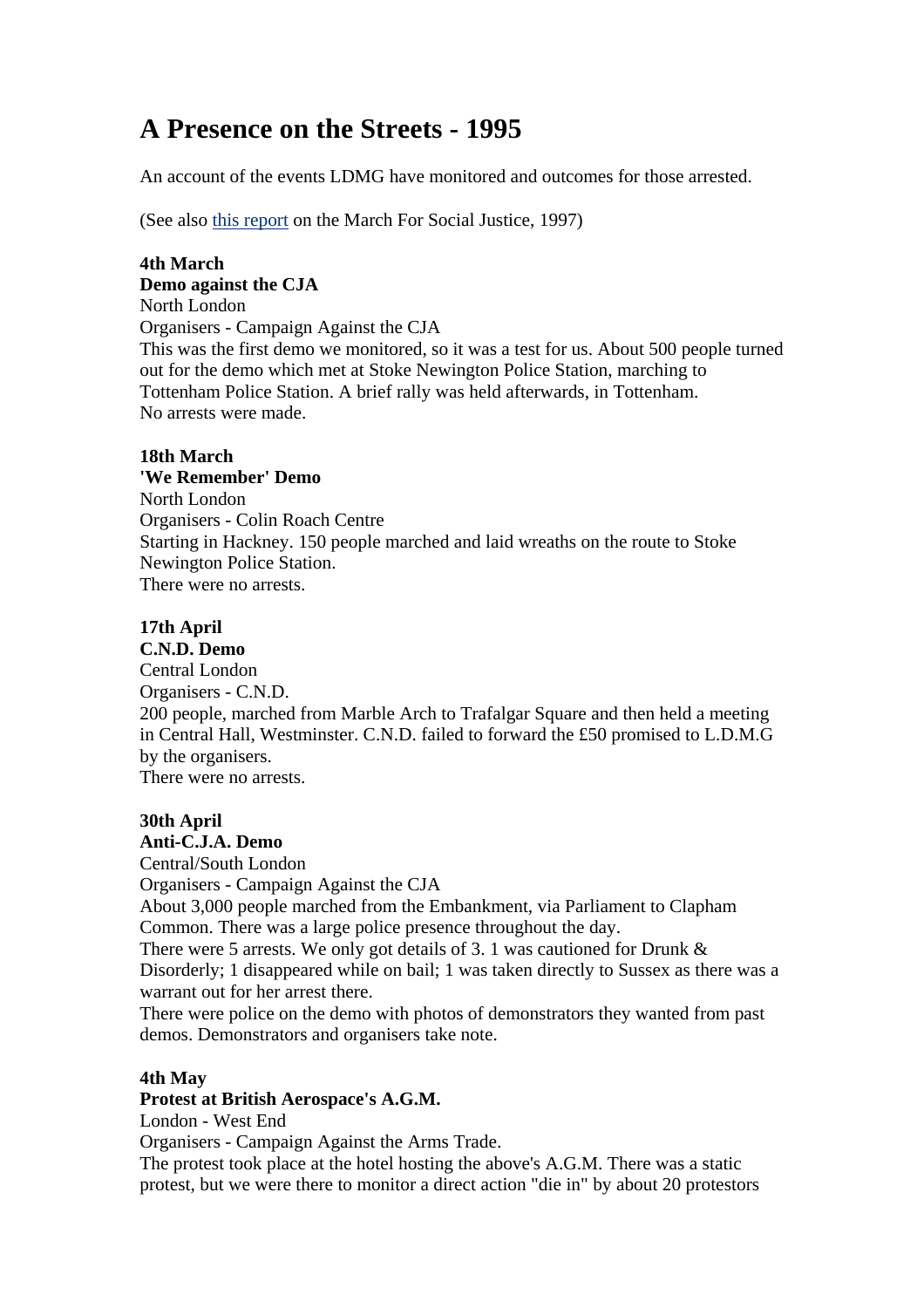and a roof top protest.

Although some of the police and hotel's own security were heavy handed there were no arrests.

# **14th May Reclaim the Streets I**

Camden High Road Organisers - Reclaim the Streets

500 people blocked Camden High Road from 1pm to 7pm protesting about the excessive use of cars. Although most of the day passed off peacefully and in good humour, the police waited until the protestors' numbers were low and attacked the crowd that remained.

There were 10 arrests. 1 wanted to accept a caution against the advice of our solicitor; 4 got bindovers in court; 1 was found not guilty; 3 have "disappeared" while on bail; and 1 is about to have their case dropped. At the time of writing this 1 person is suing the police for wrongful arrest.

# **27th May**

# **African Liberation March**

South/Central London

Organisers - A coalition of groups

The march started at Kennington Park and ended at Trafalgar Square, stopping very briefly outside Downing Street. The march was peaceful with around 200 protestors although there were over 500 police who expected trouble.

There were no arrests

#### **Saturday 10th June Brian Douglas March**

South London

Organisers - A coalition of groups

400 Demonstrators assembled in Clapham. A peaceful march followed, stopping outside Kennington Police station to lay a wreath in memory of Brian Douglas, and others who have died due to police brutality.

There was 1 arrest but this was not on the demonstration. However our solicitor visited the arrested person who decided she wanted to use her own solicitor once released.

# **11th July**

# **Incapacity Action Picket**

South London

Organisers - Incapacity Action

A small & effective picket outside Balham Dole Office to demonstrate at the arrival of Peter Lilley (MP).

Lilley was pelted with an egg and liquids of various kinds but there were no arrests.

#### **23rd July Reclaim the Streets II**

Upper Street Islington Organisers - Reclaim the Streets Over 1,000 people took over Upper Street in Islington to protest against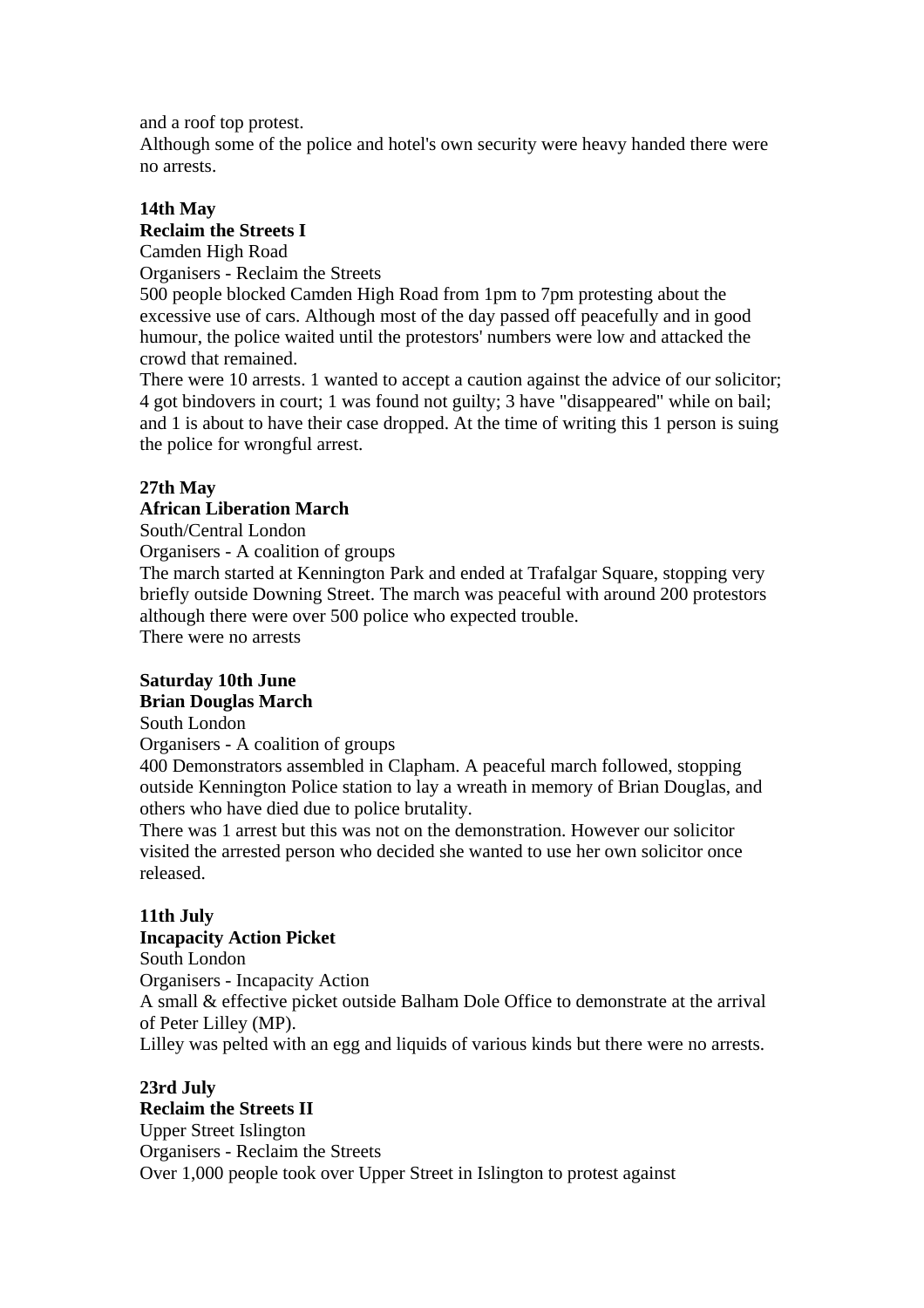environmental damage and death caused by cars.

After most protestors had left uni-formed police officers were replaced and reinforced by around 50 riot police in full riot gear (which increased to around 200). The conduct of these officers was aggressive and confrontational, with officers hitting

demonstrators with batons, shields and fists. At no stage were demonstrators attacking the police.

By the end of the day there were 19 arrests. 3 who were not connected with the demo saw duty solicitors and were found guilty of drugs offenses; 2 using duty solicitors were held for 7 days and found guilty of Section 4 of the Public Order Act; 2 people were cautioned; 3 were bound over by the court; 1 person wanted to plead guilty to Criminal Damage; 6 people were found not guilty or had their charges dropped; 1 case is ongoing; and 1 person lost contact with us.

At least one demonstrator was hospitalised and a number of others were injured. To our knowledge 2 people are now suing the police because of the police's actions.

## **12th August**

## **March & Picket supporting Mumia Abu Jamal**

London - West End

Organisers - Anarchist Black Cross

70/80 protestors marched to the Disney store in Regent Street where a number of demonstrators entered the store, and effectively closed the shop for half an hour. Police and shop staff were very oppressive and aggressive. 2 Legal Observers were assaulted - 1 by the police, the other by an employee of Walt Disney. 6 protestors were arrested. LDMG's solicitor on call spoke to all 6 that evening but 2 were held overnight without bail. At court 4 of those arrested accepted bindovers,

while the other 2 pleaded "not guilty" and received "Conditional Discharges".

# **7th October**

# **Justice Demonstration**

North London

Organisers - A coalition of groups

Over 500 people marched from Hackney Downs to Tottenham.

5 people were arrested outside Tottenham police station. 3 were released without charge; 1 was taken directly to Warwickshire as there was an arrest warrant for them there; the 5th was charged with Affray and released at about 10.30pm.

Our solicitor saw all 5 (including the person sent to Warwickshire) and is representing the one person charged.

## **7th November**

#### **Direct Action Network**

Parliament

Organisers - Direct Action Network

100 people with disabilities protested outside parliament against the Governments new laws relating to people with disabilities. They blocked roads around parliament. 1 person was arrested and seen by our solicitor.

# **11th November**

# **Picket of Jenny's Burgers**

Crouch End - Haringey Organisers - J.J. Fast Food Locked out Workers Support Group